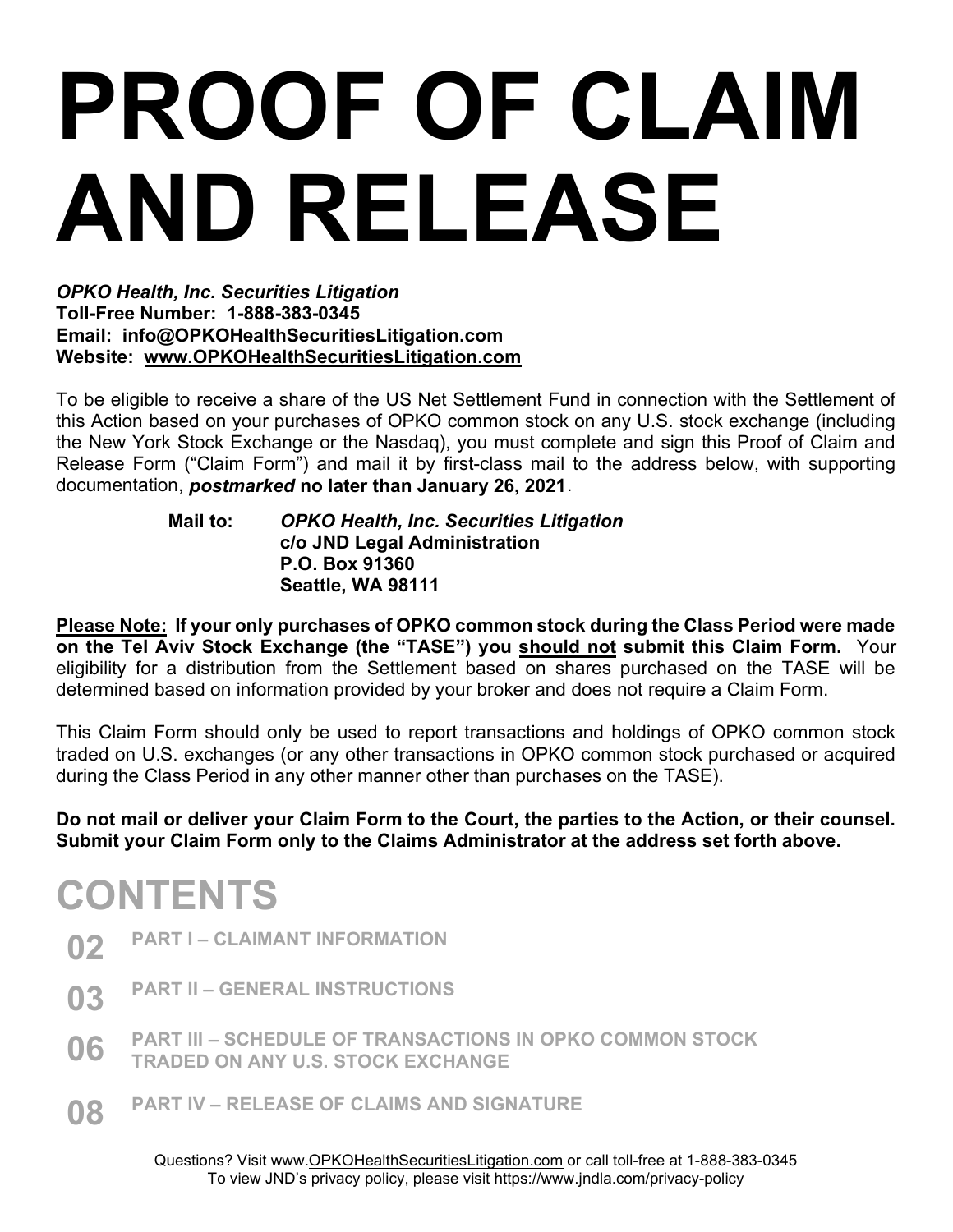# PART I – CLAIMANT INFORMATION

The Claims Administrator will use this information for all communications regarding this Claim Form. If this information changes, you MUST notify the Claims Administrator in writing at the address above. Complete names of all persons and entities must be provided.

| <b>Beneficial Owner's First Name</b> |                                                                                 |  | <b>Beneficial Owner's Last Name</b> |            |                                                                                                                            |  |
|--------------------------------------|---------------------------------------------------------------------------------|--|-------------------------------------|------------|----------------------------------------------------------------------------------------------------------------------------|--|
|                                      |                                                                                 |  |                                     |            |                                                                                                                            |  |
|                                      | Joint Beneficial Owner's First Name (if applicable)                             |  |                                     |            | Joint Beneficial Owner's Last Name (if applicable)                                                                         |  |
|                                      | the IRA, please include "IRA" in the "Last Name" box above $(e.g.,$ Jones IRA). |  |                                     |            | If this claim is submitted for an IRA, and if you would like any check that you MAY be eligible to receive made payable to |  |
|                                      | Entity Name (if the Beneficial Owner is not an individual)                      |  |                                     |            |                                                                                                                            |  |
|                                      |                                                                                 |  |                                     |            |                                                                                                                            |  |
|                                      |                                                                                 |  |                                     |            | Name of Representative, if applicable (executor, administrator, trustee, c/o, etc.), if different from Beneficial Owner    |  |
|                                      |                                                                                 |  |                                     |            |                                                                                                                            |  |
|                                      | Last 4 digits of Social Security Number or Taxpayer Identification Number       |  |                                     |            |                                                                                                                            |  |
| <b>Street Address</b>                |                                                                                 |  |                                     |            |                                                                                                                            |  |
|                                      |                                                                                 |  |                                     |            |                                                                                                                            |  |
| City                                 |                                                                                 |  | State/Province                      |            | Zip Code                                                                                                                   |  |
| Foreign Postal Code (if applicable)  |                                                                                 |  | Foreign Country (if applicable)     |            |                                                                                                                            |  |
| Telephone Number (Day)               |                                                                                 |  | Telephone Number (Evening)          |            |                                                                                                                            |  |
|                                      |                                                                                 |  |                                     |            |                                                                                                                            |  |
|                                      | providing you with information relevant to this claim):                         |  |                                     |            | Email Address (email address is not required, but if you provide it you authorize the Claims Administrator to use it in    |  |
| <b>Type of Beneficial Owner:</b>     |                                                                                 |  |                                     |            |                                                                                                                            |  |
| Specify one of the following:        |                                                                                 |  |                                     |            |                                                                                                                            |  |
| $\Box$ Individual(s)                 | Corporation                                                                     |  | <b>UGMA Custodian</b>               | $\Box$ IRA | Partnership                                                                                                                |  |
| $\Box$ Estate                        | Trust                                                                           |  |                                     |            |                                                                                                                            |  |
|                                      |                                                                                 |  |                                     |            |                                                                                                                            |  |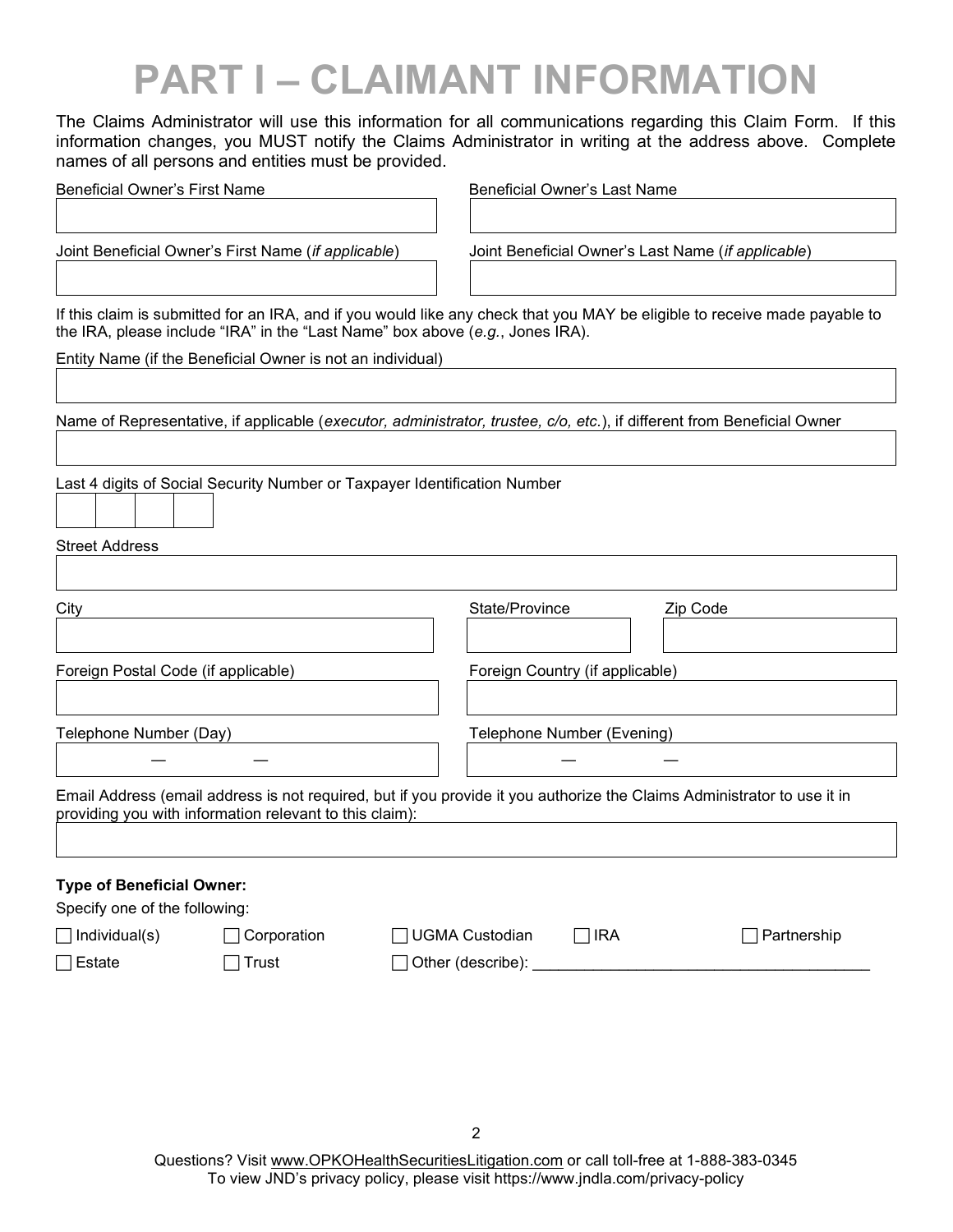# PART II – GENERAL INSTRUCTIONS

1. It is important that you completely read and understand the Notice of (I) Pendency of Class Action and Proposed Settlement; (II) Settlement Fairness Hearing; and (III) Motion for Attorneys' Fees and Litigation Expenses (the "Notice") that accompanies this Claim Form, including the Plan of Allocation of the Net Settlement Fund set forth in the Notice. The Notice describes the proposed Settlement, how Settlement Class Members are affected by the Settlement, and the manner in which the Net Settlement Fund will be distributed if the Settlement and Plan of Allocation are approved by the Court. The Notice also contains the definitions of many of the defined terms (which are indicated by initial capital letters) used in this Claim Form. By signing and submitting this Claim Form, you will be certifying that you have read and that you understand the Notice, including the terms of the releases described therein and provided for herein.

2. By submitting this Claim Form, you will be making a request to share in the proceeds of the Settlement described in the Notice. If you are not a Settlement Class Member (see the definition of the Settlement Class on page 7 of the Notice, which sets forth who is included in and who is excluded from the class), or if you, or someone acting on your behalf, submitted a request for exclusion from the Settlement Class, do not submit a Claim Form. You may not, directly or indirectly, participate in the Settlement if you are not a Settlement Class Member. Thus, if you are excluded from the Settlement Class, any claim form that you submit, or that may be submitted on your behalf, will not be accepted.

3. If your only purchases of OPKO common stock during the Class Period were made on the Tel Aviv Stock Exchange (the "TASE") you should not submit this Claim Form. Your eligibility for a distribution from the Settlement based on shares purchased on the TASE will be determined based on information provided by your broker and does not require a Claim Form.

4. This Claim Form should only be used to report transactions and holdings of OPKO common stock traded on U.S. exchanges (including the New York Stock Exchange or Nasdaq), or any other transactions in OPKO common stock purchased or acquired during the Class Period in any other manner, other than purchases on the TASE. Transactions and holdings of OPKO common stock through the TASE should not be included.

5. Submission of this Claim Form does not guarantee that you will share in the proceeds of the Settlement. The distribution of the Net Settlement Fund will be governed by the Plan of Allocation set forth in the Notice, if it is approved by the Court, or by such other plan of allocation as the Court approves.

6. Use the Schedule of Transactions in Part III of this Claim Form to supply all required details of your transaction(s) in and holdings of, OPKO common stock that were traded on U.S. exchanges. On this schedule, provide all such requested information with respect to your holdings, purchases, acquisitions, and sales of OPKO common stock (including free transfers and deliveries), whether such transactions resulted in a profit or a loss. Failure to report all transaction and holding information during the requested time period may result in the rejection of your claim.

7. Please note: Only OPKO common stock purchased or otherwise acquired during the Class Period (i.e., from September 26, 2013 through September 7, 2018) is eligible under the Settlement. However, sales of OPKO common stock during the period from September 8, 2018 through December 4, 2018, inclusive, will be used for purposes of calculating your claim under the Plan of Allocation. Therefore, in order for the Claims Administrator to be able to balance your claim, the requested purchase/acquisition information during this period must also be provided.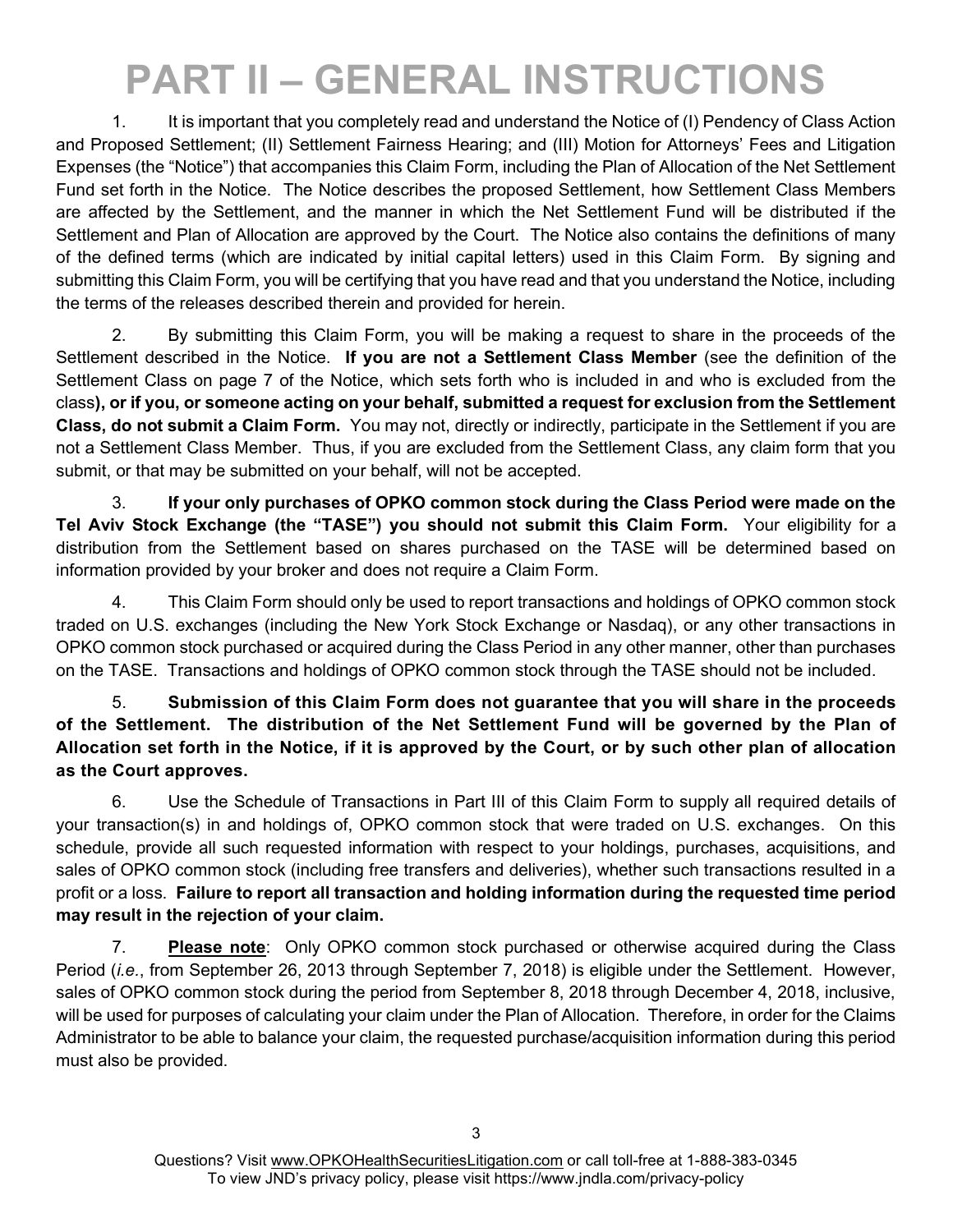8. You are required to submit genuine and sufficient documentation for all of your transactions in and holdings of OPKO common stock set forth in the Schedule of Transactions in Part III of this Claim Form. Documentation may consist of copies of brokerage confirmation slips or monthly brokerage account statements, or an authorized statement from your broker containing the transactional and holding information found in a broker confirmation slip or account statement. The Parties and the Claims Administrator do not independently have information about your investments in OPKO common stock that were traded on U.S. exchanges (or in any other manner other than on the Tel Aviv Stock Exchange). IF SUCH DOCUMENTS ARE NOT IN YOUR POSSESSION, PLEASE OBTAIN COPIES OF THE DOCUMENTS OR EQUIVALENT DOCUMENTS FROM YOUR BROKER. FAILURE TO SUPPLY THIS DOCUMENTATION MAY RESULT IN THE REJECTION OF YOUR CLAIM. DO NOT SEND ORIGINAL DOCUMENTS. Please keep a copy of all documents that you send to the Claims Administrator. Also, do not highlight any portion of the Claim Form or any supporting documents.

9. For purchases or sales of OPKO common stock on September 7, 2018, the last day of the Class Period, the calculation of your claim under the Plan of Allocation may depend on the time of day that you purchased or sold. If the documentation that you submit with your Claim Form does not state the time of day for the purchase or sale, the following assumptions will be made: (a) shares purchased, acquired, or sold at a price equal to or greater than \$5.32 per share on September 7, 2018 will be assumed be purchased, acquired, or sold prior to 1:57 p.m. Eastern time and (b) shares purchased, acquired, or sold at any price less than \$5.32 per share will be assumed be purchased, acquired, or sold at or after 1:57 p.m. Eastern time.

10. Use Part I of this Claim Form entitled "CLAIMANT INFORMATION" to identify the beneficial owner(s) of OPKO common stock listed on this Claim Form. The complete name(s) of the beneficial owner(s) must be entered. If you held the eligible OPKO common stock in your own name, you were the beneficial owner as well as the record owner. If, however, your shares of eligible OPKO common stock were registered in the name of a third party, such as a nominee or brokerage firm, you were the beneficial owner of these shares, but the third party was the record owner. The beneficial owner, not the record owner, must sign this Claim Form to be eligible to participate in the US Net Settlement Fund. If there were joint beneficial owners each must sign this Claim Form and their names must appear as "Claimants" in Part I of this Claim Form.

11. One Claim should be submitted for each separate legal entity. Separate Claim Forms should be submitted for each separate legal entity (e.g., a claim from joint owners should not include separate transactions of just one of the joint owners, and an individual should not combine his or her IRA transactions with transactions made solely in the individual's name). Conversely, a single Claim Form should be submitted on behalf of one legal entity including all transactions made by that entity on one Claim Form, no matter how many separate accounts that entity has (e.g., a corporation with multiple brokerage accounts should include all transactions made in all accounts on one Claim Form).

12. Agents, executors, administrators, guardians, and trustees must complete and sign the Claim Form on behalf of persons represented by them, and they must:

- (a) expressly state the capacity in which they are acting;
- (b) identify the name, account number, Social Security Number (or taxpayer identification number), address, and telephone number of the beneficial owner of (or other person or entity on whose behalf they are acting with respect to) the OPKO common stock listed in the Claim Form; and
- (c) furnish herewith evidence of their authority to bind to the Claim Form the person or entity on whose behalf they are acting. (Authority to complete and sign a Claim Form cannot be established by stockbrokers demonstrating only that they have discretionary authority to trade securities in another person's accounts.)

Questions? Visit www.OPKOHealthSecuritiesLitigation.com or call toll-free at 1-888-383-0345 To view JND's privacy policy, please visit https://www.jndla.com/privacy-policy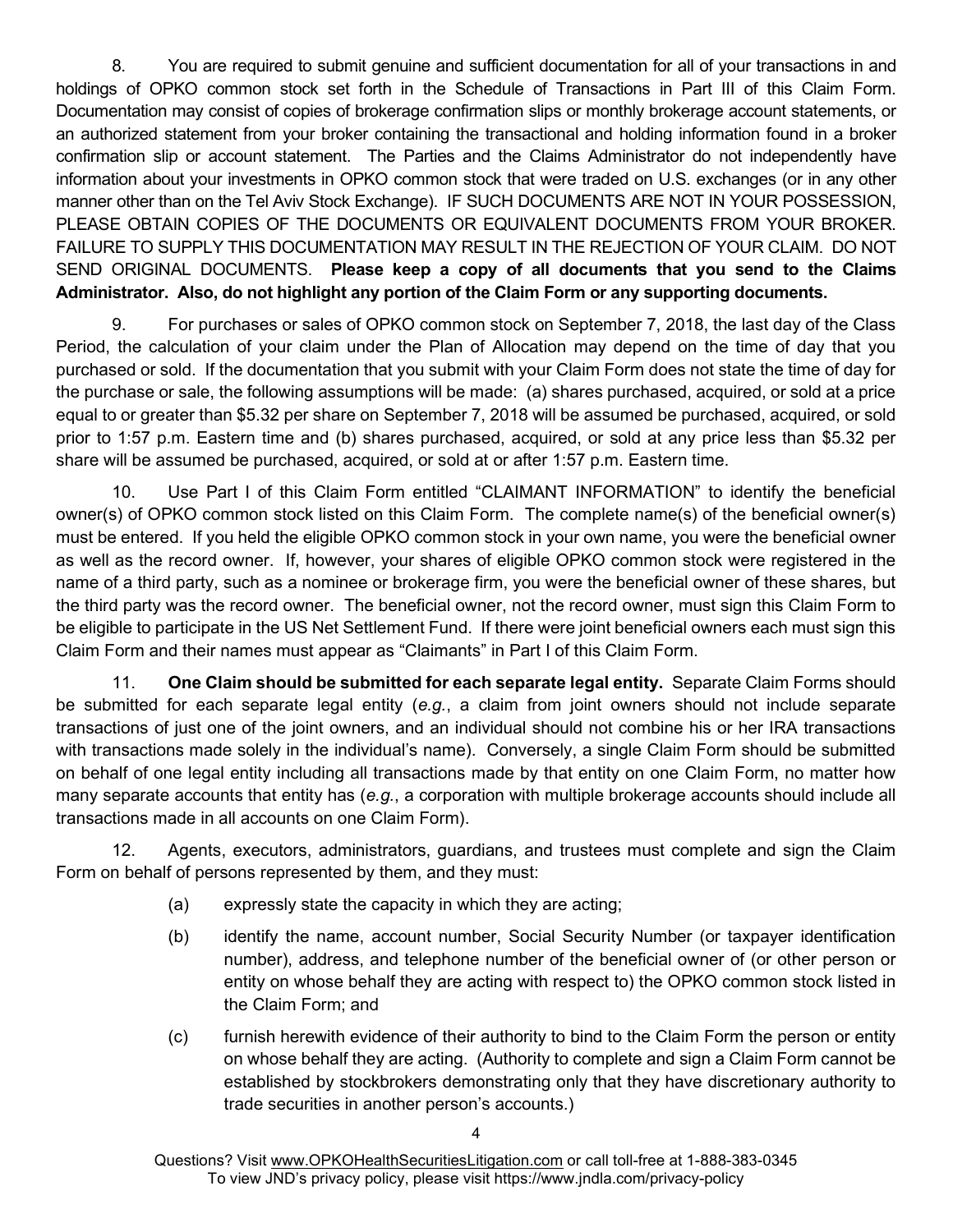13. By submitting a signed Claim Form, you will be swearing that you:

- (a) own(ed) the OPKO common stock you have listed in the Claim Form; or
- (b) are expressly authorized to act on behalf of the owner thereof.

14. By submitting a signed Claim Form, you will be swearing to the truth of the statements contained therein and the genuineness of the documents attached thereto, subject to penalties of perjury under the laws of the United States of America. The making of false statements, or the submission of forged or fraudulent documentation, will result in the rejection of your claim and may subject you to civil liability or criminal prosecution.

15. If the Court approves the Settlement, payments to eligible Authorized Claimants pursuant to the Plan of Allocation (or such other plan of allocation as the Court approves) will be made after any appeals are resolved, and after the completion of all claims processing. The claims process will take substantial time to complete fully and fairly. Please be patient.

16. PLEASE NOTE: As set forth in the Plan of Allocation, each Authorized Claimant shall receive his, her, or its pro rata share of the US Net Settlement Fund based on his, her, or its transactions in OPKO common stock that were traded on any U.S. exchanges. If the prorated payment to any Authorized Claimant calculates to less than \$10.00, it will not be included in the calculation and no distribution of the US Net Settlement Fund will be made to that Authorized Claimant.

17. If you have questions concerning the Claim Form, or need additional copies of the Claim Form or the Notice, you may contact the Claims Administrator, JND Legal Administration, at the above address, by email at info@OPKOHealthSecuritiesLitigation.com, or by toll-free phone at 1-888-383-0345, or you can visit the website, www.OPKOHealthSecuritiesLitigation.com, where copies of the Claim Form and Notice are available for downloading.

18. NOTICE REGARDING ELECTRONIC FILES: Certain claimants with large numbers of transactions may request, or may be requested, to submit information regarding their transactions in electronic files. To obtain the **mandatory** electronic filing requirements and file layout, you may visit the settlement website at www.OPKOHealthSecuritiesLitigation.com or you may email the Claims Administrator's electronic filing department at OPKSecurities@JNDLA.COM. Any file not in accordance with the required electronic filing format will be subject to rejection. Only one claim should be submitted for each separate legal entity (see ¶ 11 above) and the **complete** name of the beneficial owner of the securities must be entered where called for (see ¶ 10 above). No electronic files will be considered to have been submitted unless the Claims Administrator issues an email to that effect. Do not assume that your file has been received until you receive this email. If you do not receive such an email within 10 days of your submission, you should contact the electronic filing department at OPKSecurities@JNDLA.com to inquire about your file and confirm it was received.

## IMPORTANT: PLEASE NOTE

YOUR CLAIM IS NOT DEEMED FILED UNTIL YOU RECEIVE AN ACKNOWLEDGEMENT POSTCARD. THE CLAIMS ADMINISTRATOR WILL ACKNOWLEDGE RECEIPT OF YOUR CLAIM FORM BY MAIL, WITHIN 60 DAYS. IF YOU DO NOT RECEIVE AN ACKNOWLEDGEMENT POSTCARD WITHIN 60 DAYS, CALL THE CLAIMS ADMINISTRATOR TOLL FREE AT 1-888-383-0345.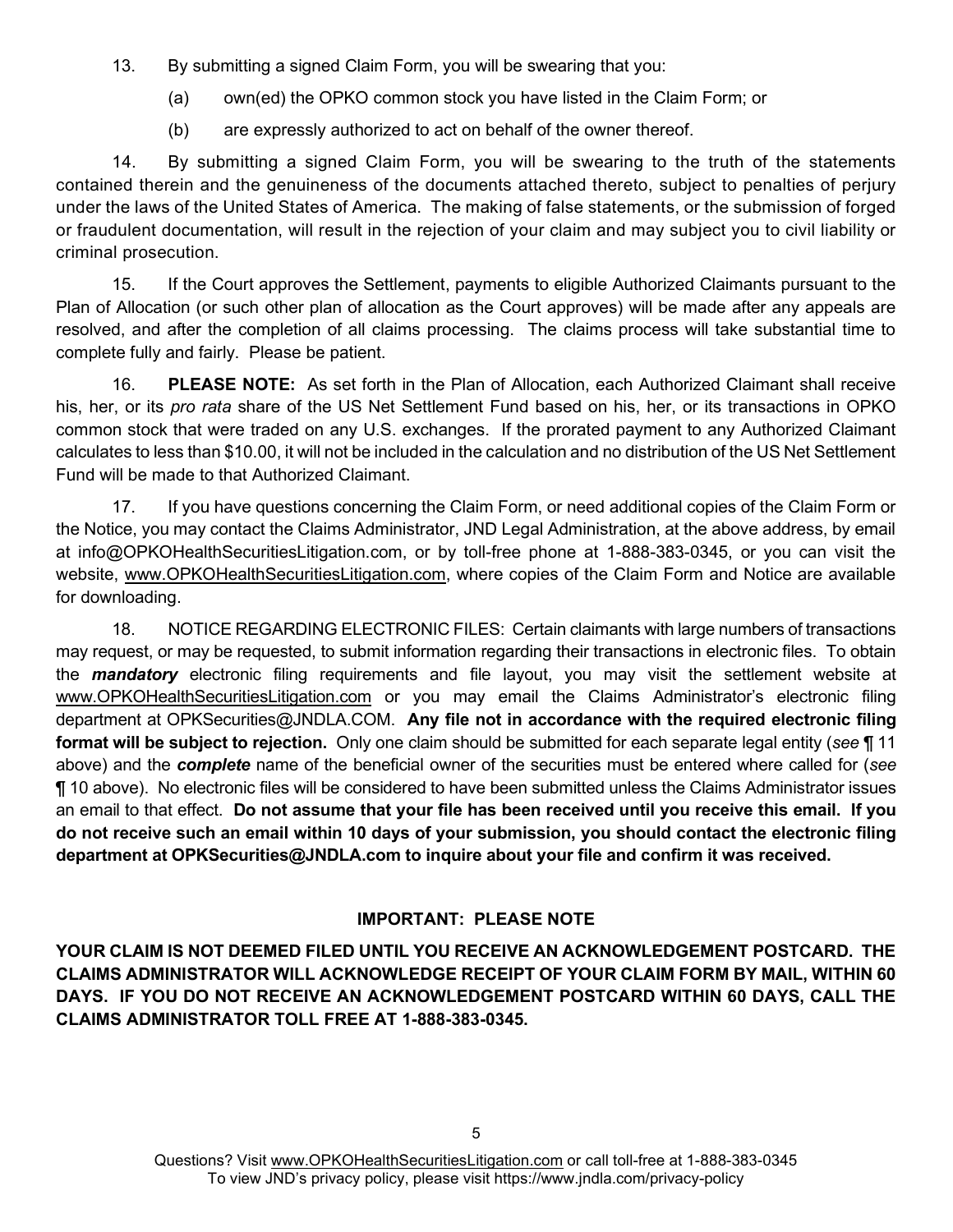## PART III – SCHEDULE OF TRANSACTIONS IN OPKO COMMON STOCK TRADED ON ANY U.S. STOCK EXCHANGE

The only eligible security is OPKO Health, Inc. common stock (Ticker: OPK, CUSIP: 68375N103). Do not include information regarding securities other than OPKO common stock.

Include only transactions and holdings of OPKO common stock traded on U.S. exchanges (including the New York Stock Exchange or Nasdaq)<sup>1</sup>, or any other transactions in OPKO common stock during the Class Period, other than shares traded on the Tel Aviv Stock Exchange ("TASE"). Do not include any holdings or transactions in OPKO common stock traded on the TASE.

Please include proper documentation with your Claim Form as described in detail in Part II – General Instructions, ¶ 8, above.

1. HOLDINGS AS OF SEPTEMBER 26, 2013 – State the total number of shares of OPKO common stock traded on a U.S. exchange that you held as of the opening of trading on September 26, 2013. (Must be documented.) If none, write "zero" or "0."

Confirm Proof of Position Enclosed

 $\Box$ 

2. PURCHASES/ACQUISITIONS FROM SEPTEMBER 26, 2013 THROUGH SEPTEMBER 7, 2018 - Separately list each and every purchase or acquisition (including free receipts) of OPKO common stock traded on a U.S. exchange from after the opening of trading on September 26, 2013 through September 7, 2018. (Must be documented.)

| Date of Purchase/<br><b>Acquisition</b><br>(List Chronologically)<br>(Month/Day/Year) | <b>Number of Shares</b><br>Purchased/<br><b>Acquired</b> | Purchase/<br><b>Acquisition</b><br><b>Price Per Share</b> | <b>Total Purchase/</b><br><b>Acquisition Price</b><br>(excluding any taxes,<br>commissions, and fees) | <b>Confirm Proof</b><br>of Purchase<br><b>Enclosed</b> |
|---------------------------------------------------------------------------------------|----------------------------------------------------------|-----------------------------------------------------------|-------------------------------------------------------------------------------------------------------|--------------------------------------------------------|
|                                                                                       |                                                          | \$                                                        | \$                                                                                                    |                                                        |
|                                                                                       |                                                          | \$                                                        | \$                                                                                                    |                                                        |
|                                                                                       |                                                          | \$                                                        | \$                                                                                                    |                                                        |
|                                                                                       |                                                          | \$                                                        | \$                                                                                                    |                                                        |

3. PURCHASES/ACQUISITIONS FROM SEPTEMBER 8, 2018 THROUGH DECEMBER 4, 2018 – State the total number of shares of OPKO common stock traded on a U.S. exchange purchased or acquired (including free receipts) from September 8, 2018 through the close of trading on December 4, 2018. If none, write "zero" or "0."<sup>2</sup>

<sup>1</sup> In the United States, OPKO common stock traded on the New York Stock Exchange from the beginning of the Class Period through June 23, 2016 and on the Nasdaq from June 24, 2016 through the end of the Class Period.

<sup>&</sup>lt;sup>2</sup> Please note: Information requested with respect to your purchases and acquisitions of OPKO common stock traded on a U.S. exchange from September 8, 2018 through and including December 4, 2018 is needed in order to balance your claim. However, purchases during this period, or at or after 1:57 p.m. on September 7, 2018, are not eligible under the Settlement and will not be used for purposes of calculating your US Recognized Claim pursuant to the Plan of Allocation.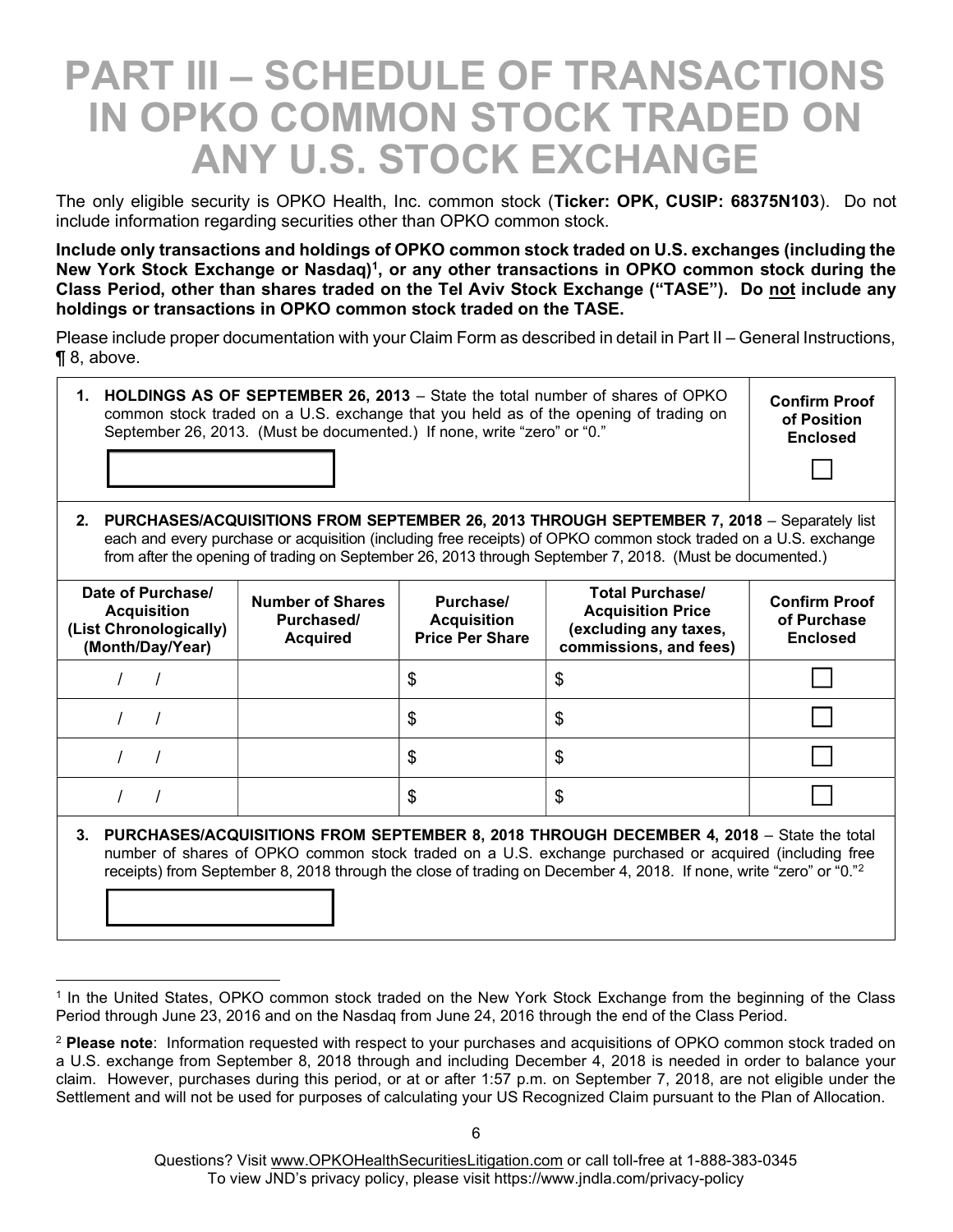| 4. SALES FROM SEPTEMBER 26, 2013 THROUGH DECEMBER 4, 2018 – Separately list<br>each and every sale or disposition (including free deliveries) of OPKO common stock traded<br>on a U.S. exchange from after the opening of trading on September 26, 2013 through the<br>close of trading on December 4, 2018. (Must be documented.) | IF NONE,<br><b>CHECK HERE</b>                                         |                                       |                                                                                                                                                                     |                                                        |
|------------------------------------------------------------------------------------------------------------------------------------------------------------------------------------------------------------------------------------------------------------------------------------------------------------------------------------|-----------------------------------------------------------------------|---------------------------------------|---------------------------------------------------------------------------------------------------------------------------------------------------------------------|--------------------------------------------------------|
| Date of Sale<br>(List Chronologically)<br>(Month/Day/Year)                                                                                                                                                                                                                                                                         | Number of<br><b>Shares Sold</b>                                       | <b>Sale Price</b><br><b>Per Share</b> | <b>Total Sale Price</b><br>(not deducting any fees,<br>commissions, and taxes)                                                                                      | <b>Confirm Proof</b><br>of Sale Enclosed               |
|                                                                                                                                                                                                                                                                                                                                    |                                                                       | \$                                    | \$                                                                                                                                                                  |                                                        |
|                                                                                                                                                                                                                                                                                                                                    |                                                                       | \$                                    | \$                                                                                                                                                                  |                                                        |
|                                                                                                                                                                                                                                                                                                                                    |                                                                       | \$                                    | \$                                                                                                                                                                  |                                                        |
|                                                                                                                                                                                                                                                                                                                                    |                                                                       | S                                     | \$                                                                                                                                                                  |                                                        |
|                                                                                                                                                                                                                                                                                                                                    | December 4, 2018. (Must be documented.) If none, write "zero" or "0." |                                       | 5. HOLDINGS AS OF DECEMBER 4, 2018 – State the total number of shares of OPKO<br>common stock traded on a U.S. exchange that you held as of the close of trading on | <b>Confirm Proof</b><br>of Position<br><b>Enclosed</b> |

IF YOU REQUIRE ADDITIONAL SPACE FOR THE SCHEDULE ABOVE, ATTACH EXTRA SCHEDULES IN THE SAME FORMAT. PRINT THE BENEFICIAL OWNER'S FULL NAME AND LAST FOUR DIGITS OF SOCIAL SECURITY/TAXPAYER IDENTIFICATION NUMBER ON EACH ADDITIONAL PAGE. IF YOU DO ATTACH EXTRA SCHEDULES, CHECK THIS BOX.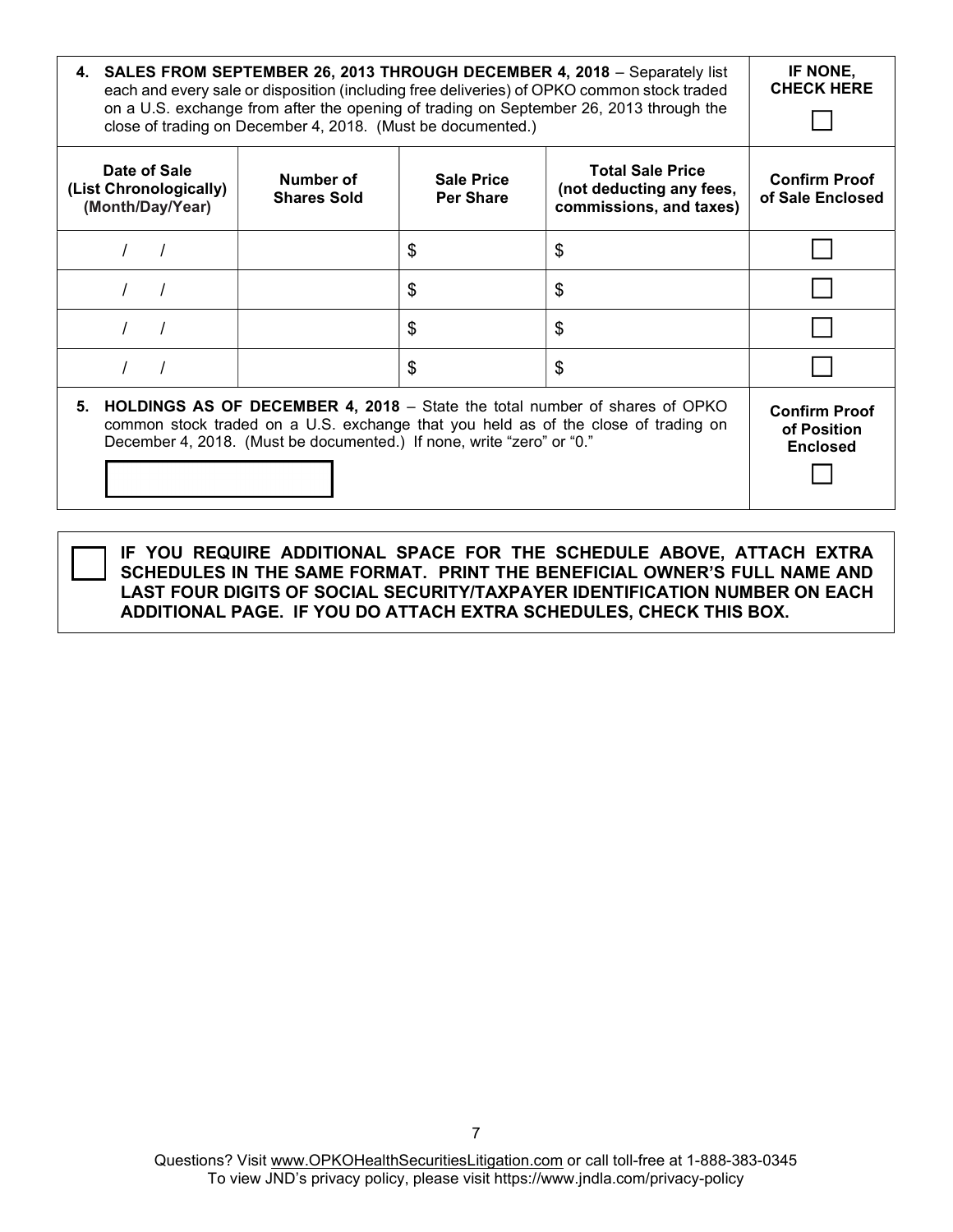## PART IV - RELEASE OF CLAIMS AND SIGNATURE

#### YOU MUST ALSO READ THE RELEASE AND CERTIFICATION BELOW AND SIGN ON PAGE 9 OF THIS CLAIM FORM.

I (we) hereby acknowledge that, pursuant to the terms set forth in the Stipulation, without further action by anyone, upon the Effective Date of the Settlement, I (we), on behalf of myself (ourselves) and my (our) (the claimant(s)') heirs, executors, administrators, predecessors, successors, and assigns, in their capacities as such, shall be deemed to have, and by operation of law and of the judgment shall have, fully, finally, and forever compromised, settled, released, resolved, relinquished, waived, and discharged each and every Released Plaintiffs' Claim (including, without limitation, any Unknown Claims) against the Defendants' Releasees; and shall forever be barred and enjoined from prosecuting any or all of the Released Plaintiffs' Claims against any of the Defendants' Releasees.

## **CERTIFICATION**

By signing and submitting this Claim Form, the claimant(s) or the person(s) who represent(s) the claimant(s) agree(s) to the release above and certifies (certify) as follows:

1. that I (we) have read and understand the contents of the Notice and this Claim Form, including the releases provided for in the Settlement and the terms of the Plan of Allocation;

2. that the claimant(s) is a (are) Settlement Class Member(s), as defined in the Notice, and is (are) not excluded by definition from the Settlement Class as set forth in the Notice;

3. that the claimant(s) did **not** submit a request for exclusion from the Settlement Class;

4. that I (we) own(ed) the OPKO common stock identified in the Claim Form and have not assigned the claim against any of the Defendants or any of the other Defendants' Releasees to another, or that, in signing and submitting this Claim Form, I (we) have the authority to act on behalf of the owner(s) thereof;

5. that the claimant(s) has (have) not submitted any other claim covering the same purchases of OPKO common stock and knows (know) of no other person having done so on the claimant's (claimants') behalf;

6. that the claimant(s) submit(s) to the jurisdiction of the Court with respect to claimant's (claimants') claim and for purposes of enforcing the releases set forth herein;

7. that I (we) agree to furnish such additional information with respect to this Claim Form as Lead Counsel, the Claims Administrator, or the Court may require;

8. that the claimant(s) waive(s) the right to trial by jury, to the extent it exists, and agree(s) to the determination by the Court of the validity or amount of this Claim, and waives any right of appeal or review with respect to such determination;

9. that I (we) acknowledge that the claimant(s) will be bound by and subject to the terms of any judgment(s) that may be entered in the Action; and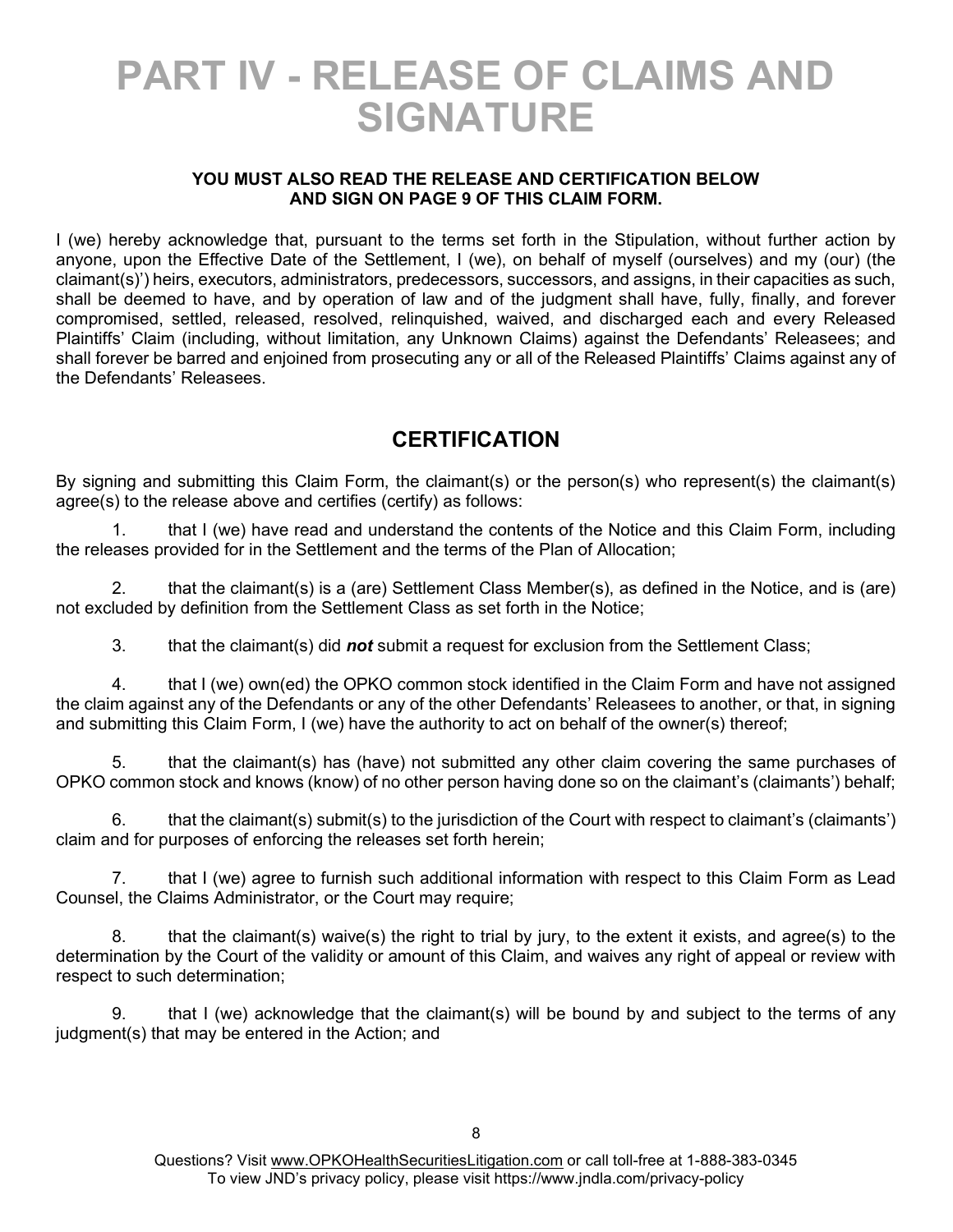10. that the claimant(s) is (are) NOT subject to backup withholding under the provisions of Section 3406(a)(1)(C) of the Internal Revenue Code because (i) the claimant(s) is (are) exempt from backup withholding or (ii) the claimant(s) has (have) not been notified by the IRS that he, she, or it is subject to backup withholding as a result of a failure to report all interest or dividends or (iii) the IRS has notified the claimant(s) that he, she, or it is no longer subject to backup withholding. If the IRS has notified the claimant(s) that he, she, it, or they is (are) subject to backup withholding, please strike out the language in the preceding sentence indicating that the claim is not subject to backup withholding in the certification above.

UNDER THE PENALTIES OF PERJURY, I (WE) CERTIFY THAT ALL OF THE INFORMATION PROVIDED BY ME (US) ON THIS CLAIM FORM IS TRUE, CORRECT, AND COMPLETE, AND THAT THE DOCUMENTS SUBMITTED HEREWITH ARE TRUE AND CORRECT COPIES OF WHAT THEY PURPORT TO BE.

| Signature of claimant               | Date |  |
|-------------------------------------|------|--|
| Print claimant name here            |      |  |
| Signature of joint claimant, if any | Date |  |
| Print joint claimant name here      |      |  |

If the claimant is other than an individual, or is not the person completing this form, the following also must be provided:

 $\overline{a}$ Signature of person signing on behalf of claimant Date

l

Print name of person signing on behalf of claimant here

Capacity of person signing on behalf of claimant, if other than an individual, e.g., executor, president, trustee, custodian, etc. (Must provide evidence of authority to act on behalf of claimant – see ¶ 12 on page 4 of this Claim Form.)